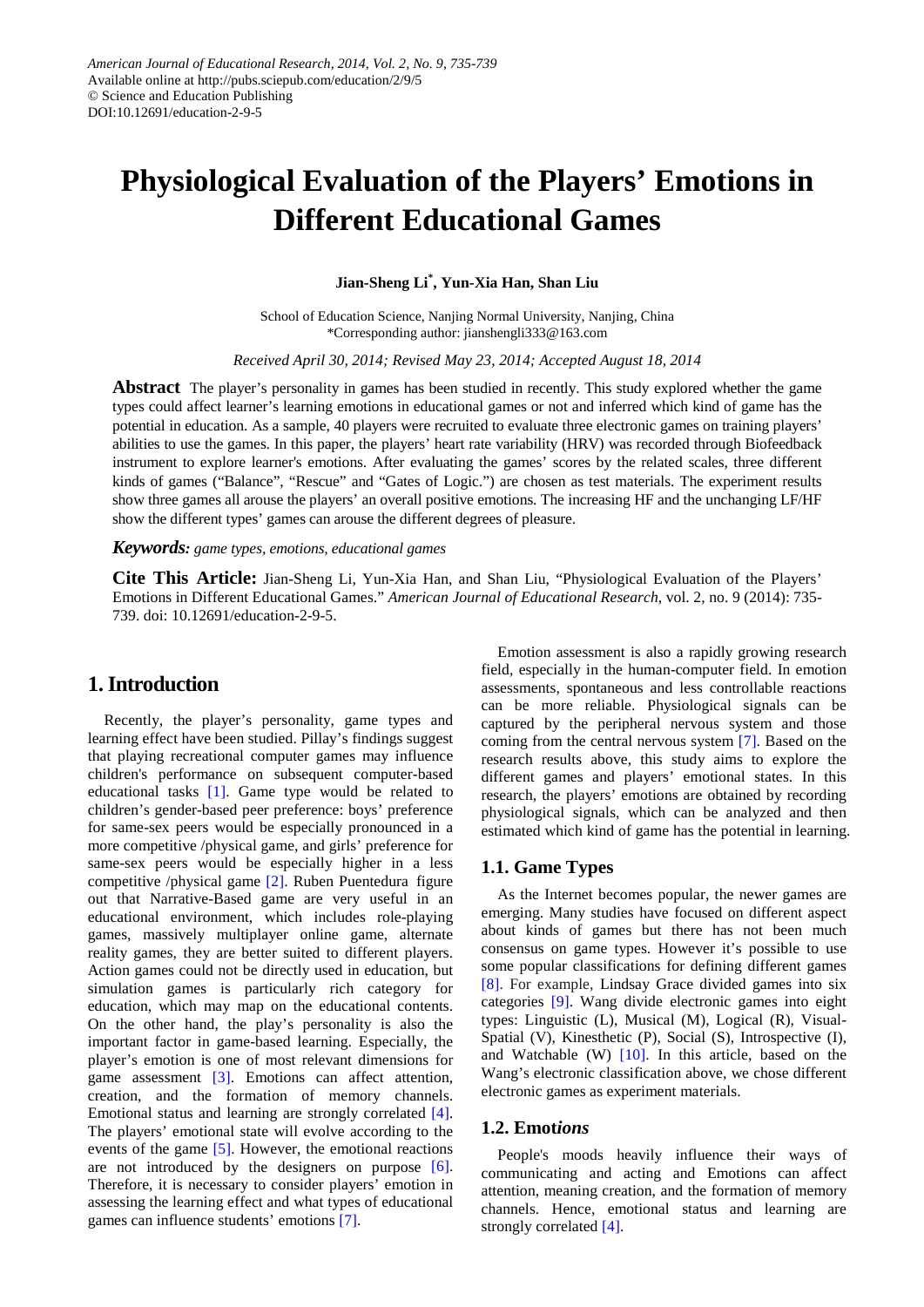A lot of prior researches explored in recognizing emotions with computers, such as recognizing emotion from speech, facial expressions or other. Measuring emotion from brain activity is a relatively new method, although some valuable conclusions have been published [\[11\].](#page-3-10) As it is important to recognize the learners' emotional states, people have attempted to use artificial intelligence techniques to build appropriate human emotion-recognition models. Thus, the following four methods have been used to recognize learner emotions: voice (prosody) analysis ; observable behavior such as user actions in a system interface; facial expression analysis; and, analysis of physiological signs. Specially, in recent years, emotion-recognition technologies based on human physiological signals have been developed for practical application, for example, Chen and Lee integrated sensors, signal processing, wireless communication and machine-learning technologies to construct an embedded human-emotion-recognition system [\[12\].](#page-3-11)

On the emotional learning, previous research had typically used dichotomous conceptions of emotions (i.e. positive affect vs. negative affect) and a few kinds of discrete achievement emotions. But some researchers also used the Classification of positive emotions, neutral emotion and negative emotion [\[13\].](#page-3-12) The methods for assessing learner's emotional states are usually post hoc subjective emotion assessments by learner's self reporting on a set of questions. These methods are often not sensitive to changes in emotion. However, the heart rate variability (HRV) patterns are directly responsive to changes in emotional states, then the heart rate variability (HRV) was used as the emotion index in some researches [\[14,15\].](#page-3-13) In this paper, based on the methods above, player's heart rate variability is recorded by Biofeedback instrument (Spirit-16) to reflect participants' emotional states. That is to say, use HRV physiological signals to identify player's emotion reaction in educational games.

# **2. Research Goals**

This study will explore how different types of games affect participates' emotion in game-based learning environment, and then infer which kind of game has the potential in the education. Therefore, in this paper, the research hypotheses are as followings: The players have experienced the positive or negative emotions in different educational games and the degree of the emotions is different when the players faced different educational games.

# **3. Methodology**

### **3.1. Material***s*

Our research chose electronic games according to "Grading and Classification of Electronic Games in Educational Perspective". This evaluation system divides electronic games into eight types: Linguistic (L), Musical (M), Logical (R), Visual-Spatial(V), Kinesthetic (P), Social (S), Introspective(I), and Watchable (W). Thirty-six graduate students from Nanjing Normal University who are interested in playing educational games were chosen randomly to evaluate six electronic educational games that trained each of the eight types of players' abilities. The researchers averaged their evaluation scores and compared this to the corresponding rating scale that we determined as classifications of electronic games in educational perspective. The result presents that "Balance" (game1) is a "visual" electronic game, "Rescue" (game2) is an "introspective" electronic game, and "Gates of Logic" (game3) is a "watchable" electronic game.

### **3.2. Participant***s*

Steinberg's research shows that there are significant differences in cognitive skills and affective experiences between different ages [\[16\].](#page-4-0) Therefore, the study recruited 100 undergraduates from Nanjing Normal University, Hehai University, and Nanjing Xiaozhuang College for ensure that they are in the same age group. They completed the "Basic Information Questionnaire" before the experiment which asked basic information such as gender, age, experience, and preference for the games. The mean age was  $20.34$  years (SD =2.29). Forty (19 female and 21 male) participants were selected who did not play the three games before and they all had a similar preference for the games. Thus, we could exclude the interference of the players' experience and preferences.

#### **3.3. Measures**

Research has shown that heart rate variability (HRV) patterns, also known as heart rhythms, are directly responsive to changes in emotional states [\[15\].](#page-3-14) HRV is often used as a noninvasive test of integrated neurocardiac function, because it can help distinguish sympathetic from parasympathetic regulation of the sinoatrial node. They divided the power spectrum into three major frequency ranges (low frequency [LF], medium frequency [MF], and high frequency [HF]. The integral of the power spectrum within each region was calculated. The LF region (0.01 to 0.08 Hz) is primarily considered a measure of sympathetic activity with a minor parasympathetic component. In contrast, the HF region (0.15 to 0.5 Hz) is associated with respiratory sinus arrhythmia and is almost exclusively due to parasympathetic activity. The LF/HF ratio has been used as a measure of sympathovagal balance. the two emotional states produced different effects on sympathovagal balance. Anger resulted in a significant increase in LF power (p  $\sim$ 0.01) with no change in HF power. In contrast, appreciation produced an increase in LF and HF power. The LF/HF ratio was significantly increased during anger and remained unchanged during appreciation [\[15\].](#page-3-14)

Also, research referred that the low-frequency zone of the power spectral density represents a change in sympathetic activity; according to analysis results, it also represents a negative emotional state. The mediumfrequency zone of the power spectral density indicates the changes in parasympathetic nervous activity or in a peaceful emotional state. The green part is the highfrequency zone of the power spectral density, representing parasympathetic nervous activity changes, or a positive emotional state [\[12\].](#page-3-11) Therefore, in our research, HF and LF/HF are chosen as participants' emotional states.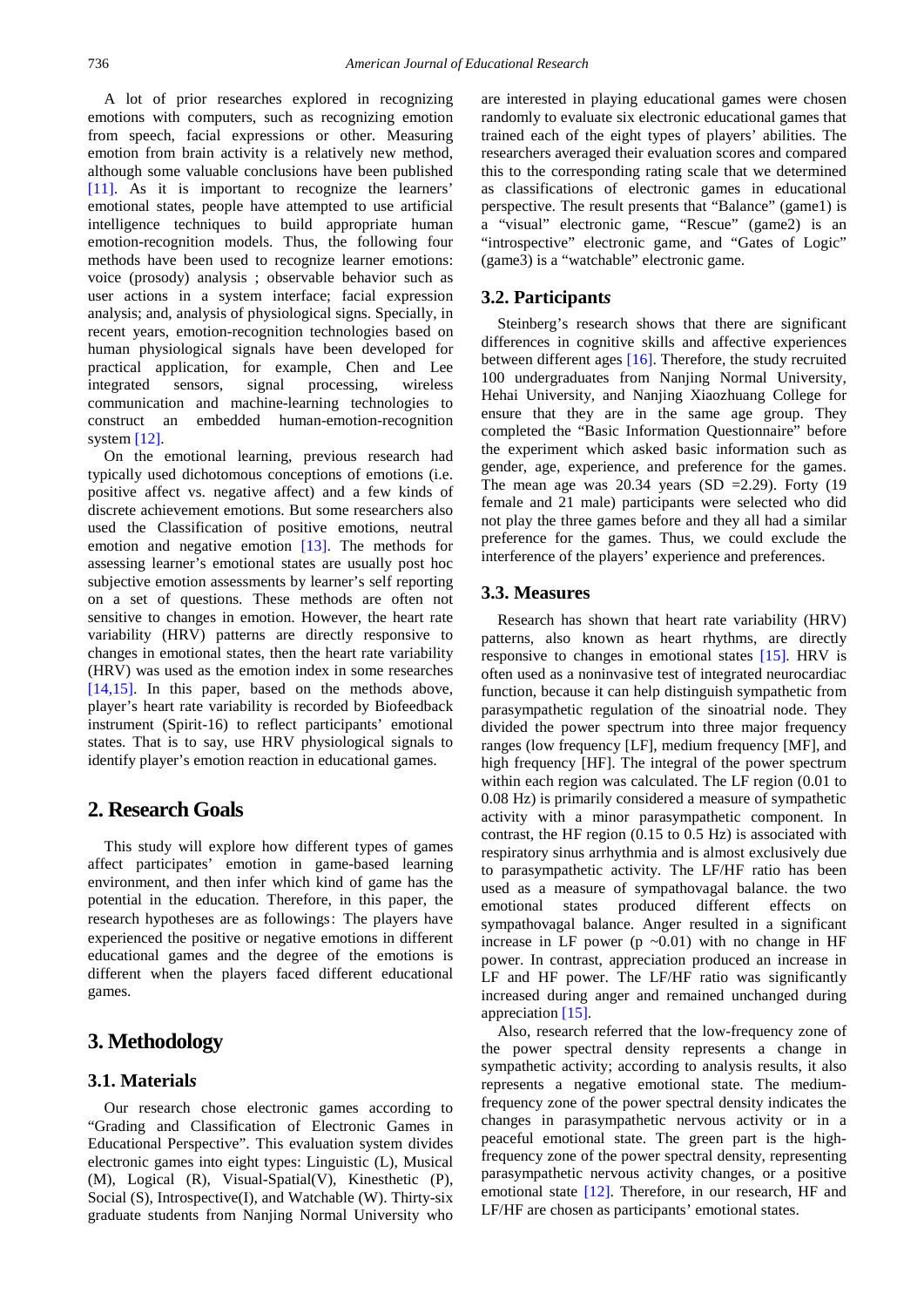#### **3.4. Procedure**

Before performing the formal test, the experiment and the three games are introduced to each participant in a Biofeedback laboratory. Then the participants are given several minutes for being familiar with the experiment process. For every participant, there are three steps to be complied: keeping calm and relax for at least 1 min and 30 s, playing the game for 15 min in one of the three experimental games, and then having a break rest for three min. The first step was used to return the physiological signals to a baseline level, to record a baseline activity, and to provide a rest period for the participants. The second step was kept the participants to play the games without interference. Each game is about 15 minutes in length. Then, the participants played three games at three minutes intervals between every two games, The biofeedback instrument recorded their heart rate

variability (HRV) while the participants playing the games, at the same time, the mark of the beginning and end of every game are signed in order for post-processing data.

#### **4. Results**

Biofeedback instrument (Spirit-16)can record people's biofeedback quickly, including electroencephalogram (EEG), blood volume pulse (BVP), and heart rate variability (HRV), which can be used to measure human emotions and so on. Biofeedback measure and record HRV raw data with its instrument, at the same time, the system has an easy-to-use software program with a heart rhythm monitor and an emotion-recognition algorithm for identifying emotional states. [Figure 1](#page-2-0) shows the heart rate power spectral density analysis for identifying human emotion (15).

<span id="page-2-0"></span>

Figure 1. Players' emotional expression changes in high-frequency power and in LF/HF ratios

According to the test, we can get the data of LF, HF and LF/HF for all participations, after filtering thirty persons' data, the average of these data are presented in the following Figure1.

Just as the McCraty's study, the positive emotion generated with an increase in HF power. The LF/HF ratio was significantly increased during anger and remained unchanged during appreciation. Therefore, results show that three games all caused the player's an overall positive emotions with an increase in total mean HF and remaining unchanged on LF/HF in the [Figure 1.](#page-2-0) It was still seen that different types of games caused the players' different emotions. The introspective type electronic game (game2) caused the players the highest positive emotion, and the watchable type game (game3) caused the lowest.

#### **5. Discussion**

#### **5.1. Three Games can All Arouse the Players' Positive Emotions in Varying Degrees**

Just as the [Figure 1](#page-2-0) above, we can see the data of HF measured and calculated for the three games all increased to varying degrees. In the Figure1, the purple part indicates the HF's average data while one is in calm state. The red part indicates the average data of "balance" game which is a "visual-spatial" electronic game, and the yellow part indicates the average data of "rescue" game which is an "introspective" electronic game and the blue part indicates the average data of "Gates of Logic" electronic game which is a "watchable" electronic game, respectively.

Rollin McCraty verified that anger resulted in no change in HF power; in contrast, appreciation produced an increase in HF power. We can conclude that all three games can arouse positive emotion. Moreover, the yellow part is higher than the red part, and blue part is lowest among three, we can conclude that the participates are most happy when they are playing the "rescue" game than the others, and the "balance" game is second, the blue part is higher than the purple part, but the two value have a little difference, we can assume that the "Gates of Logic" electronic game arouse less happily experience than the other.

We can see the data of LF/HF measured and calculated for the three game all increased to varying degrees from the [Figure 1](#page-2-0) above, but compared to the date of calm state, the increase of anther three part is very small, which can be seen have no change. Rollin McCraty verified that the LF/HF ratio was significantly increased during anger and remained unchanged during appreciation. We can also conclude that all three games can arouse positive emotion. Because the red part is higher than the yellow part, we can also conclude that the participate is most happy when they are playing the "rescue" game than the others, and the "balance" game is second, this result are same as the conclusion draw by HF. The blue part is lowest among three, compared with baseline, we should think it has no change, and it should arouse most happy experience, this result are not same as the conclusion draw by HF. The reason may be the participant began to get bored with playing after they have finished two games, which need to be further confirmed. All in all, different types of games do arouse students' positive emotions in varying degrees. And the "introspective" element has more chance to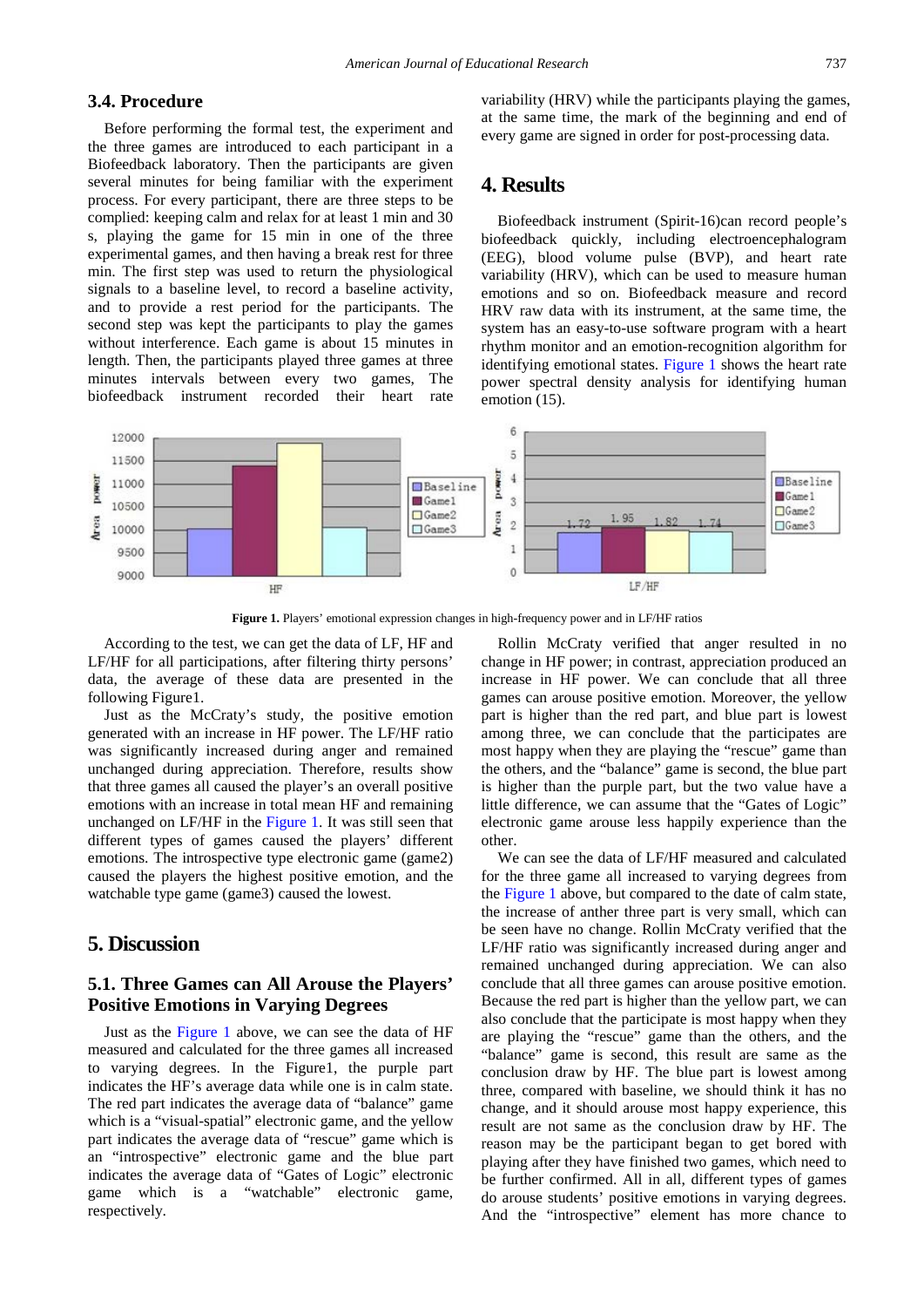arouse positive emotion than the "visual-spatial" element, the effect of "watchable" element on positive emotion need to be further research.

#### **5.2. The Reason for the Controversial Conclusion**

This paper proposes an approach based on emotion recognition to emotional state of players in three different types of games. Seen from the conclusion above, all three different games all arouse positive emotion which this conclusion consistent with previous findings. However, in our results, the conclusions for "Gates of Logic" electronic game from the HF and LF/HF are different. The reason can be explained as follows.

On the one hand, the participants may be begun to get bored with playing after they have finished two games. Both physiological and self-report analyses have lead to the conclusion that playing at the same level of difficulty several times elicits boredom [\[17\].](#page-4-1) Although we do not know the difficulty between these three games, we cannot rule out this reason, when one played the third game after finished two, the participant's emotional state has begun to be influenced by their own mental state, but without much relationship with games. On the other hand, the competence of the player has increased, although the game are different, his operation skills and speed would achieve a higher level, which potentially giving rise to boredom [\[5\].](#page-3-4) It may also make an unexpected emotional state change. In addition to the conclusion above about the third game need to be further study, we should explore what is the main reason affect people's emotion, when one person plays different games. Although different patterns of emotional responses have been found in psycho physiological studies for different type games, Stemmler argues that they are also might due to context deviation specificity [\[18\],](#page-4-2) so we should acknowledge what played a decisive role in human emotions, the game type or game content, or the other. At the same time, the learner's own conditions should be taken into consideration, such as motivations and learning styles. Different gaming motivations and learning styles can affect learner's engagement and learning outcomes [\[19\].](#page-4-3)

#### **5.3. Future Work**

We came to the conclusion that three different types of educational games can all arouse positive emotions of players through strict experimental design and advanced measurement by biofeedback, but there are still much respects need to be further explored for the importance of emotions of players. We can consider the following aspects in subsequent studies, Firstly, the range of test subjects, our experimental samples selected college students, college students' mental development is relatively mature, their management capacity has been developed well relatively which can affect the experimental measurements, so we can select the students of lower grades in subsequent studies, or by increasing the number of test samples to make the conclusion more convincing. Secondly, as for the methods of measurement, there are many in psycho physiological field. Facial electromyography (EMG), which measures the electrical activity of facial muscles, can be also used for assessing positive and negative emotional valence. Electro dermal

activity (EDA) or skin conductance (often misleadingly called galvanic skin response, GSR) is associated with emotional arouse [\[20\].](#page-4-4) Electroencephalography (EEG) for measuring the electrical activity along the scalp and, more specifically, measuring the voltage fluctuations resulting from current flows within the neurons of the brain. Depending on the actions performed by the player of a game, differences in the EEG can be detected [\[21\].](#page-4-5) We can use more than one method to assess emotional state of every participant in studies. Thirdly, Wang divide electronic games into eight types: Linguistic (L), Musical (M), Logical (R), Visual-Spatial (V), Kinesthetic (P), Social (S), Introspective (I), and Watchable (W) [\[10\],](#page-3-9) In our study we only chose three different types of games as experiment materials due to the limited resources. We should evaluate other types of games to draw a more accurate conclusion.

#### **Acknowledgement**

This study was supported by the national social science fund, China. (13BRK026).

#### **References**

- <span id="page-3-0"></span>[1] Kim, J. W., Han, D. H., Park, D. B., Min, K. J., Na, C., Won, S. K., & Park, G. N. (2010). The relationships between online game player biogenetic traits, playing time, and the genre of the game being played. Psychiatry investigation, 7(1), 17-23.
- <span id="page-3-1"></span>[2] Boyatzis, C. J., Mallis, M., & Leon, I. (1999). Effects of game type on children's gender-based peer preferences: A naturalistic observational study. Sex Roles, 40(1-2), 93-105.
- <span id="page-3-2"></span>[3] Bellotti, F., Kapralos, B., Lee, K., Moreno-Ger, P., & Berta, R. (2013). Assessment in and of serious games: an overview. Advances in Human-Computer Interaction, 2013, 1.
- <span id="page-3-3"></span>[4] LeDoux, J. E. (1994). Emotion, memory and the brain. Scientific American, 270(6), 50-57.
- <span id="page-3-4"></span>[5] Chanel, G., Rebetez, C., Bétrancourt, M., & Pun, T. (2011). Emotion assessment from physiological signals for adaptation of game difficulty.Systems, Man and Cybernetics, Part A: Systems and Humans, IEEE Transactions on, 41(6), 1052-1063.
- <span id="page-3-5"></span>[6] Weinstein, A. M. (2010). Computer and video game addiction-a comparison between game users and non-game users. The American journal of drug and alcohol abuse, 36(5), 268-276.
- <span id="page-3-6"></span>[7] Chanel, G., Kronegg, J., Grandjean, D., & Pun, T. (2006). Emotion assessment: Arousal evaluation using EEG's and peripheral physiological signals. In Multimedia content representation, classification and security (pp. 530-537). Springer Berlin Heidelberg.
- <span id="page-3-7"></span>[8] Lee, J. H. M., Lee, F. L., & Lau, T. S. (2006). Folklore-based learning on the web--pedagogy, case study, and evaluation. Journal of Educational Computing Research, 34(1), 1-27.
- <span id="page-3-8"></span>[9] Grace, L. (2005). Game Type and Game Genre. Retrieved February, 22, 2009.
- <span id="page-3-9"></span>[10] Wang, W. (2010).Grading and classification of electronic games in educational perspective. Beijing, China: Science Press.
- <span id="page-3-10"></span>[11] Wan, J., Hu, B., & Li, X. (2010). EEG: A Way to Explore Learner's Affect in Pervasive Learning Systems. In Advances in Grid and Pervasive Computing (pp. 109-119). Springer Berlin Heidelberg.
- <span id="page-3-11"></span>[12] Chen, C. M., & Lee, T. H. (2011). Emotion recognition and communication for reducing second - language speaking anxiety in a web - based one - to - one synchronous learning environment. British Journal of Educational Technology, 42(3), 417-440.
- <span id="page-3-12"></span>[13] Li Lei, Guo Cheng.(2009). Reaeach on adolescent academic emotions. Journal for Guizhou Educational College, 25 (4): 12-15.
- <span id="page-3-13"></span>[14] Latham, C. (2006). Heart rate variability as an index of regulated emotional responding. Review of General Psychology, 10, 229- 240.
- <span id="page-3-14"></span>[15] McCraty, R., Atkinson, M., Tiller, W. A., Rein, G., & Watkins, A. D. (1995). The effects of emotions on short-term power spectrum